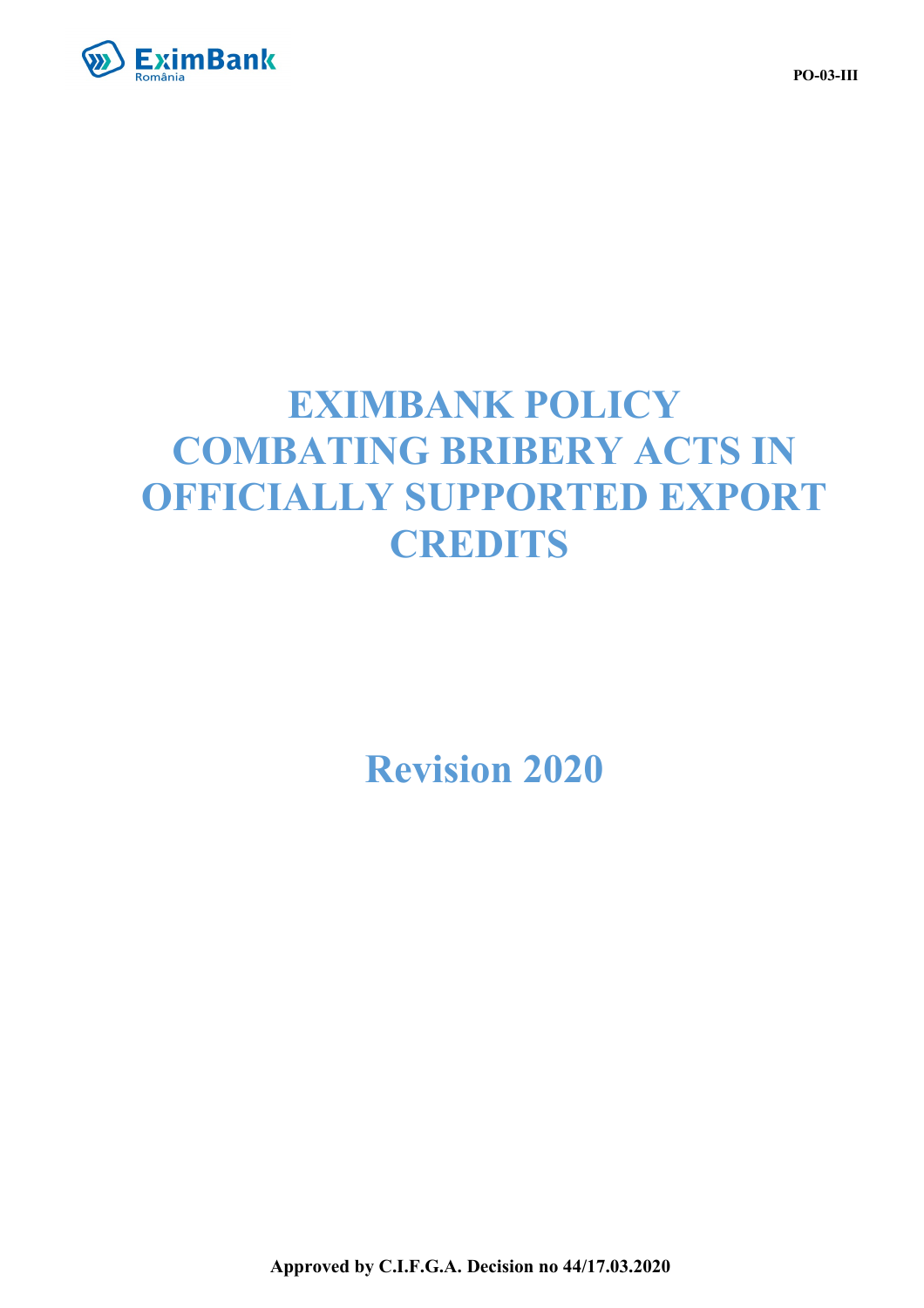

# *I. General Principles*

In its capacity as Romanian State entity officially supporting export credits and in compliance with the provisions of the *OECD Arrangement on Officially Supported Export Credits* and the *OECD Council Recommendation on Bribery and Officially Supported Export Credits[1](#page-1-0) ,* EximBank has implemented a set of measures meant to prevent and combat bribery acts in international business transactions which are officially supported by EximBank in the name of and on the account of the State.

The *OECD Arrangement* aims at promoting equal conditions of official support on behalf of member states in international transactions so that competition between exporters would base on quality and price of exported products and services rather than on the most favorable officially supported financial terms and conditions.

The *OECD Arrangement* has been adopted in whole in the EU legislation through the *Regulation (EU) no. 1233/2011 of the European Parliament and of the Council on the application of certain guidelines in the field of officially supported export credits* with further amendments, the *Arrangement* representing Annex II of the Regulation.

According to the *Regulation (EU) no. 1233/2011*, the principles and guidelines provisioned in the *OECD Arrangement* are applicable inside European Union so that the member states that implement programs of supporting export credits refer to the conditions established by the participants to the *Arrangement*.

To the same end, the OCDE ratified the *Convention on Combating Bribery of Foreign Public* Officials in International Business Transactions<sup>[2](#page-1-1)</sup> (1997) and issued Recommendations on the measures that the Participants and non-Participants to the OECD Arrangement should take before granting official support for an export contract which may have involved or involves bribery (*Council Recommendation regarding bribery acts and the officially supported export credits).* Sanctions regarding these acts will be the ones provisioned by the national jurisdiction.

The Conventions and Recommendations observed in the present policy are:

- *Convention on the Organization for Economic Cooperation and Development,* December 14, 1960 (art.5, par.(b))
- *OECD Guidelines for Multinational Enterprises* [C(76)99/FINAL, with modifications], especially chapter VII regarding combating bribery and bribe solicitations and extortion;
- *Convention on Combating Bribery of Foreign Public Officials in International Business Transactions (*hereinafter called the *Convention against bribery)*
- *OECD Council Recommendation regarding bribery acts of Foreign Public Officials in International Business Transactions* [C (2009) 159 / REV1/FINAL with modifications] hereinafter called the *2009 Recommendation* including Annex II, *Guidelines of best practices regarding internal controls, ethics and compliance* that is part of the *2009 Recommendation;*
- *Recommendation of the Council for Development Co-operation Actors on Managing the Risk of Corruption [C(2016)156]*

<span id="page-1-0"></span><sup>1</sup> *Adopted by OECD Council on March 13, 2019*

<span id="page-1-1"></span><sup>2</sup> *Convention on Combating Bribery of Foreign Public Officials in International Business Transactions* C (97)123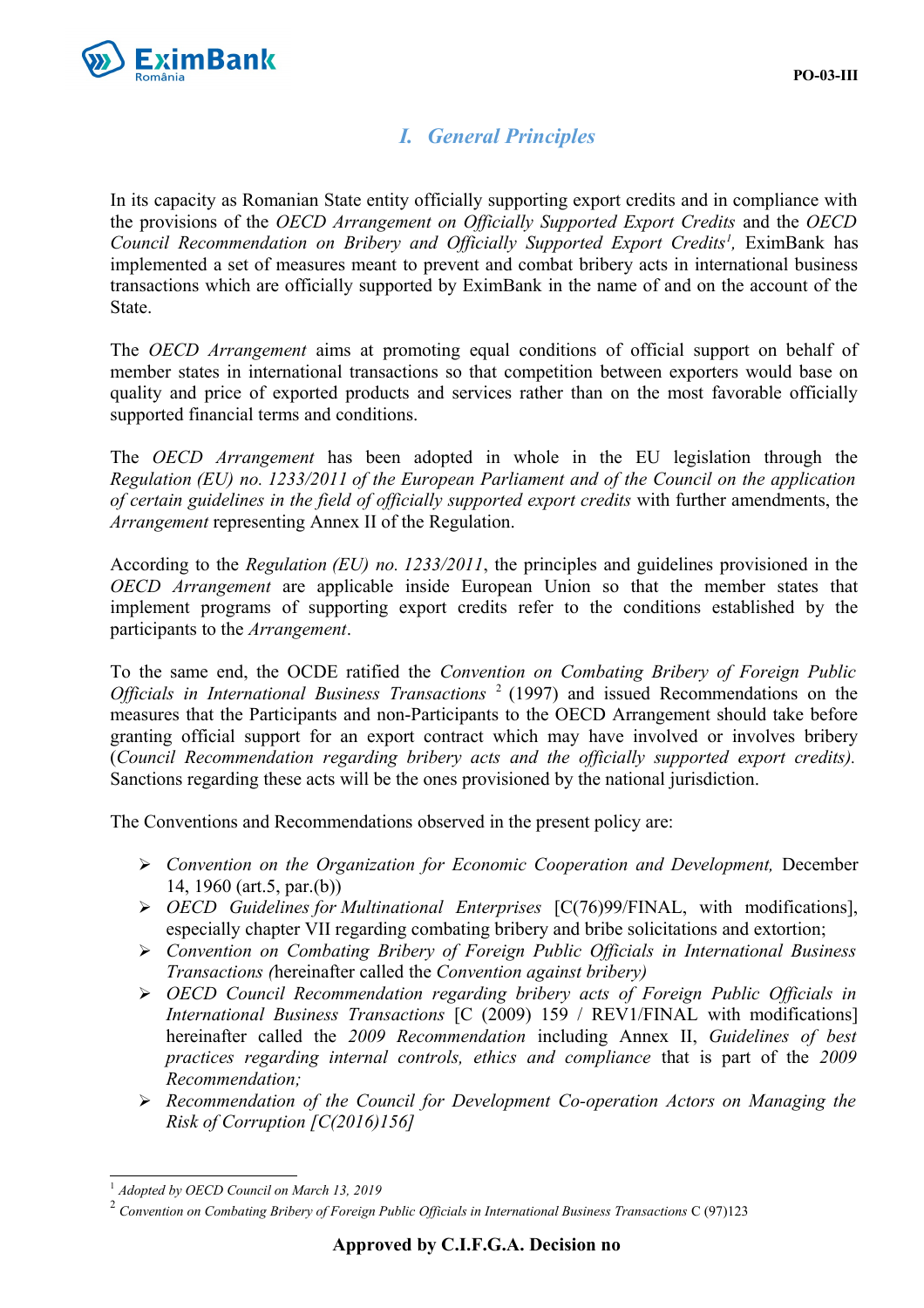

 *Anti-corruption Convention and United Nations Convention against Corruption (UNCAC)* that support and mutually complete the ratification and implementation of UNCAC for a comprehensive approach in combating corruption in the international business transactions.

In respect of these regulations and the OECD recommendations regarding combating bribery acts in exports credit, the Policy establishes the set of principles applied by EximBank when providing official support for export credits in the name of and on the account of the State.

With respect to the actual Policy*,* the relevant terms are defined as follows:

- *export credit -* represents a financial facility that allows a foreign buyer to purchase goods/services from a Romanian exporter and pay them within a certain period from delivery (deferred payment). The export credit may be supplier credit or buyer credit.

- credible evidence<sup>[3](#page-2-0)</sup> - that factual element that might be considered as reasonable suspicion so that to base a decision on the issue if no contrary evidence were submitted;

- *officially support for export credits<sup>[4](#page-2-1)</sup>* - the financial support granted by the state for supporting export contracts for goods, services, or financial leasing, having a term of two years or longer. Official support may vary as buyer credit financing, interest rate support mechanism, guarantee/insurance against the nonpayment risks associated with the buyer or its country;

- *multilateral financial institutions (MFI)* are African Development Bank, Asian Development Bank, European Bank for Reconstruction and Development, Inter-American Development Bank and the World Bank Group;

- *equivalent measures* - resolutions regarding bribery through agreements that delay the prosecution or declining the prosecution as well as those deriving from any formal admission or voluntary self-reporting where the case. EximBank may consider the conditions of any equivalent measures agreed with the legal relevant authority when it analyses the opportunity of taking actions in this regard;

- *relevant parties* – applicant, buyer, borrower and any party that EximBank intends to have a contractual relationships with. In the spirit of this procedure "the party that EximBank has or has the intention to have a contractual relationship with" means any party in an export credit transaction that EximBank has or has the intention to have a direct contractual relationship with deriving from a written contract or any other similar agreement where there is mutual consent from EximBank and the contractual party to enter a borrowing, guarantee and / or insurance relationship (partners of reinsurance, co-financing and counter-guaranteeing are not included);

 - *foreign public official –* means any person holding a legislative, administrative or judicial office of a foreign country, whether appointed or elected; any person exercising a public function for a foreign country, including for a public agency or public enterprise; and any official or agent of a public international organization; jurors from foreign courts.

-*Romanian public official* –according to the criminal law (Law 268/2009 regarding the Criminal Code with further modifications and amendments), the public official is the person that, either permanently or temporarily, with or without remuneration;

<span id="page-2-0"></span><sup>3</sup> As per art.1 h) from *OECD Recommendation regarding corruption and export credits* AD/ECG(2017)7

<span id="page-2-1"></span><sup>&</sup>lt;sup>4</sup> According to Art. 5, chapter I, from OECD Arrangement adopted through EU Regulation 1233/2011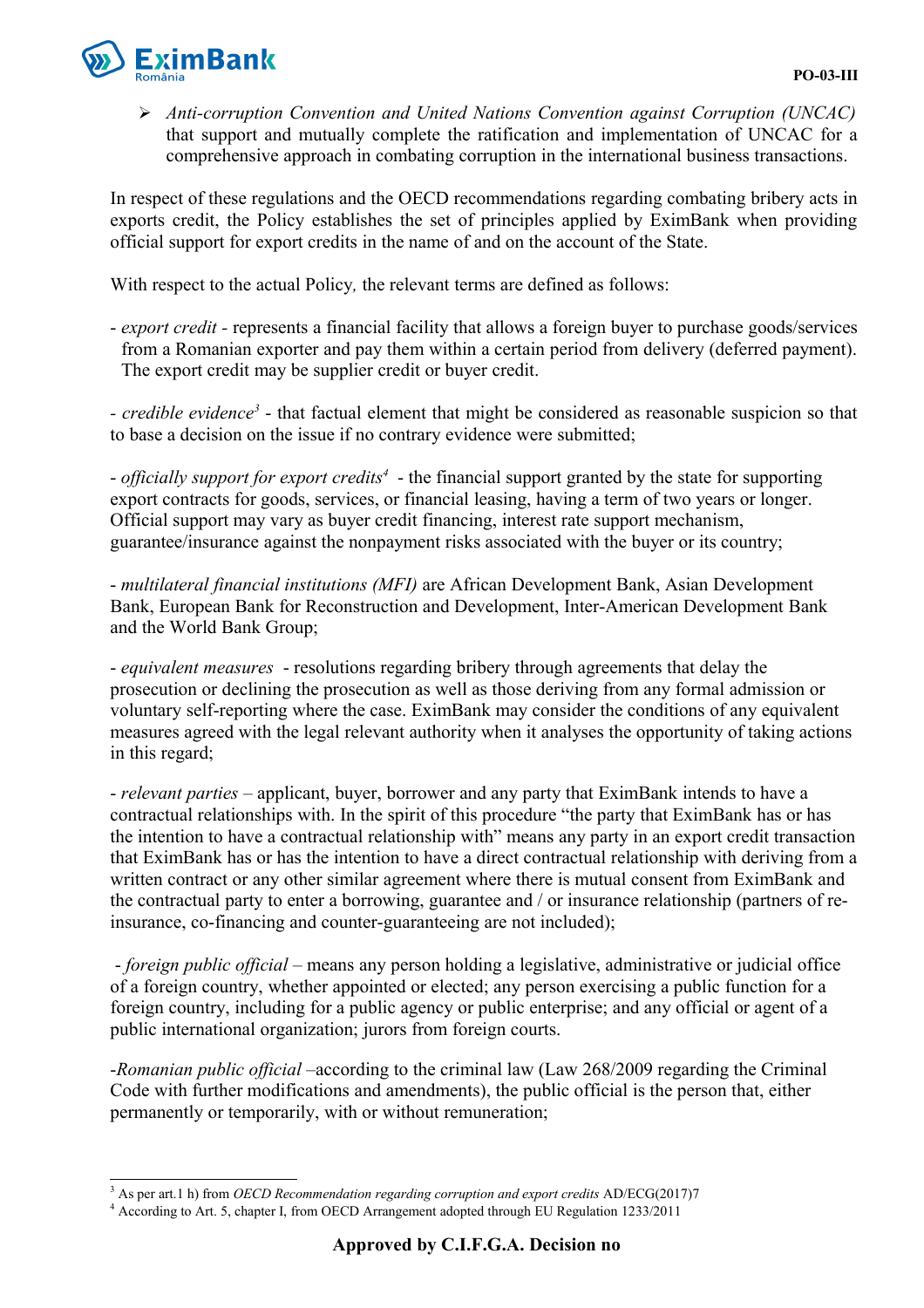

a) exercise duties and responsibilities established by law in view of exercising legislative, executive or judicial powers;

b) exercise a function of public dignity or holds a public office of any nature;

c) exercise individually or in a group, in an autonomous administration, other economic operator or legal person entirely or in majority held by the state, duties that lead to implementing their scope of action.

In addition, public officer, in the sense of the criminal law, means any person that has been invested by public authorities or is subject of their control or supervision regarding the fulfilment of the respective public service.

- *foreign country* - any governmental structure, national or local of any other country except Romania.

- *bribery* - consists in pledging, offering or giving money or any other undue benefits, either directly or via intermediaries to a foreign public officer so that the respective public officer or a third party acts accordingly, refrains from fulfilling, speeds –up or delays an action that falls under the respective official duties or in connection with an action that contravenes to these. Same provisions apply accordingly to the deeds of or in connection with persons that exercise either permanently or temporarily, with or without remuneration a duty of any nature for a physical person named at art.175, alin.2 of the Criminal Code or for any legal person.

 According to the Annex 1 to the *OECD Convention on Combating Bribery of Foreign Public Officials in International Business Transactions,* bribery acts on public officials consists in pledging, offering or giving money or any other undue benefits, either directly or via intermediaries to a foreign public officer so that the respective public officer or a third party acts accordingly or refrains from fulfilling the respective official duties thus facilitating conclusion of a transaction or receiving of any other undue benefit related to international business transactions.

## *II. Specific Actions and Measures*

The principles established in the *Council Recommendation regarding bribery acts and the officially supported export credits* are included into EximBank activity of supporting export credits as per the following:

 EximBank informs exporters and where the case other relevant parties about the legal consequences of bribery in international business transactions under the Romanian law in force, including the provisions regarding the bribery acts of foreign and Romanian public officials as well as bribery acts in private sector.

 EximBank encourages exporters and where the case other relevant parties to develop, implement and document appropriate control systems that prevent and identify bribery acts;

 EximBank encourages the exporters to increase awareness on the fact that the relevant parties involved in international business transactions should also comply with all relevant laws and regulations prohibiting bribery in the country or jurisdiction where they are conducting business.

#### **Approved by C.I.F.G.A. Decision no**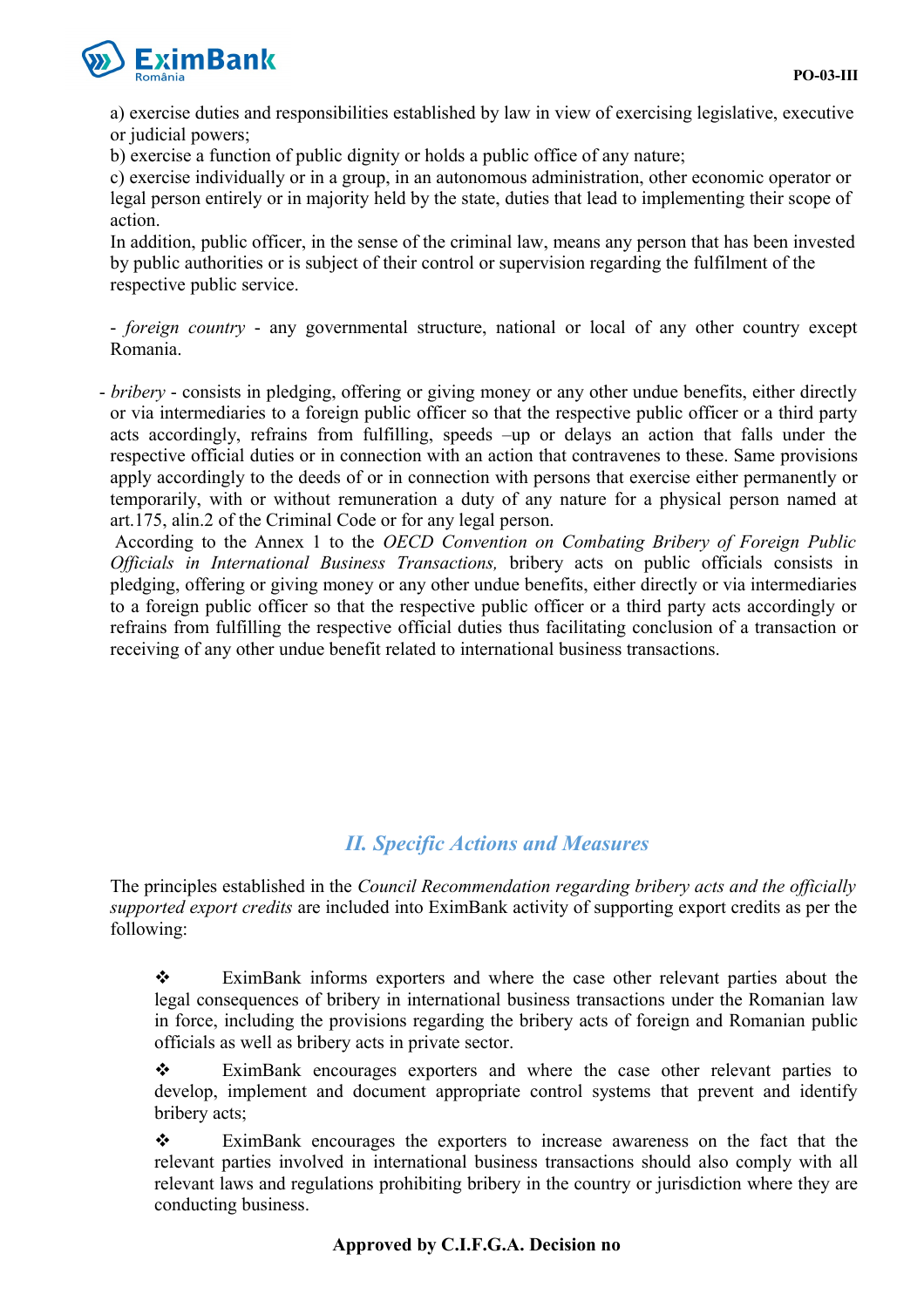

 $\mathbf{\hat{\cdot}}$  EximBank promotes responsible business conduct among all parties involved in applications for official export credit support.

 EximBank develops, implements and documents appropriate control systems for the officially supported export credit activity that aim at discouraging bribery acts in international business transactions and that are supported by appropriate training of staff , reporting mechanisms and internal audit procedures.

 According to the national laws, EximBank establishes procedures regarding supplying of information/credible evidence to the prosecution entities showing that awarding or execution of the export contract involved bribery acts.

During the underwriting process of applications for financing/guarantees/insurance for export credits on medium and long term, EximBank will take into consideration any information received from any party involved in the transaction in order to identify potential risks associated to bribery acts, related to conclusion and/ or execution of the export contract.

Evaluation of these risks will be gradually, according to the information obtained during underwriting process.

#### **II.1. Initial due diligence**

Applications for financing, guarantees, insurance products for export credits on medium and long term will be subject to EximBank evaluation process in order to identify risks associated to bribery acts and acting appropriately in order to mitigate them. In this respect, in relation with exporters, parties involved in the transaction or relevant parties, EximBank will:

- $\triangleright$  Request to parties involved in application for a product to supply all the information needed for the initial due diligence and where the case for enhanced due diligence in the filling of documents stage;
- $\triangleright$  Request to exporters and where the case to other relevant parties to declare that neither them or any other physical or legal person that act on their behalf in relation to the export transactions (e.g. agents) have not been involved or will not be involved in bribery acts to foreign and Romanian public officials or to companies in the private sector;
- $\triangleright$  Request to exporters and where the case to other relevant parties to declare that neither them or any other physical or legal person that acts on their behalf in relation to the export transactions (e.g. agents) are:
	- o currently under charge or to their knowledge are prosecuted for breaches in legislation that regulates bribery acts in any country and / or
	- o within a five-year period preceding the application, has/has not been convicted in any courts for breaching in legislation that regulates bribery acts or been subject to equivalent measures or has been mentioned / found as involved in bribery acts in a public sentence of an arbitral court.
- $\triangleright$  Request to exporters and where the case to other relevant parties as well as any physical or legal persons acting on their behalf in the transaction (e.g. agents) to declare whether they are included on MFI lists with physical or legal persons sanctioned for bribery acts and verifies the respective declaration;
- $\triangleright$  Request to exporters and where the case to other relevant parties to declare whether taxes and fees paid or convened upon to be paid to any physical or legal persons acting on their behalf in the transaction (e.g. agents) are related or will be related to legally legitimate and reasonable services;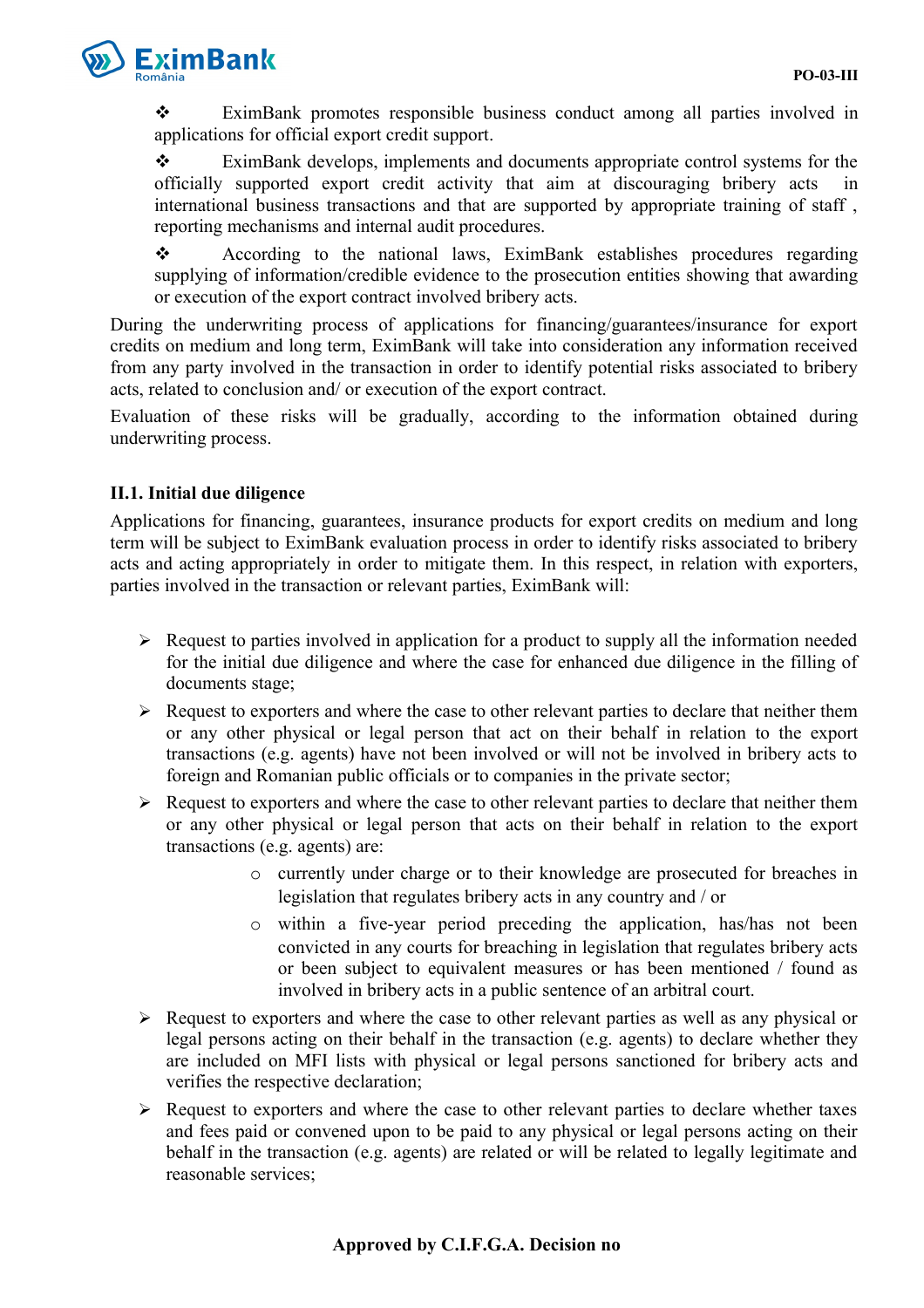

- $\triangleright$  Request to exporters and where the case to other relevant parties that in the situation of an express request of EximBank to provide information on:
	- o Identity of any physical or legal person such as agents that act on behalf of the exporters and where the case other relevant parties in the transaction;
	- o Value and scope of fees and taxes paid or convened to be paid to such persons as well as
	- o Country and jurisdiction where these fees and taxes have been paid or convened to be paid.

The afore-mentioned declarations may be obtained through other parties involved in the export transaction when, due to product features EximBank does not have a contractual relationship with the exporter or relevant party.

#### **II. 2 Enhanced due diligence/Additional measures**

When EximBank identifies risks associated with bribery acts or has reasons to believe that the export transaction might have involved bribery acts or in order to avoid any suspicion related to such acts, EximBank will analyse the information from the documents related to the application and from the declarations at chapter II.1 above in order to apply additional measures such as:

- $\triangleright$  In the situation when within a five-year period preceding the application, one of the involved parties has been convicted in any courts for breaching in legislation that regulates bribery acts or has been subject to equivalent measures or has been mentioned / found as involved in bribery acts in a public sentence of an arbitral court, the bank will check whether the respective party has taken, maintained and documented internal appropriate correction and prevention measures such as, where the case replacing of the persons involved in bribery acts or has adopted appropriate control measures, their auditing and has offered the results of these periodical audits.
- $\triangleright$  The bank will check whether other parties involved in the export transaction are included on the MFI lists with physical or legal persons sanctioned for bribery acts;
- $\triangleright$  The bank verifies whether the level of fees and taxes paid or convened to be paid, their object and place of payment seem appropriate to the transaction and whether they seem to relate to legally justified services;
- $\triangleright$  Additional measures may extend to other parties involved in the transaction including for instance to mixt companies and consortium partners by requesting additional information regarding the real beneficiary and the financial situation of any party involved in the transaction;
- $\triangleright$  Reports available on the OECD National Contact Point may be taken into consideration at case closure according to the procedure provisioned in the Guidelines regarding the multinational enterprises.

#### **II.3 Final evaluation and decision**

Based on the analysis of the information gathered during initial due diligence and / or application of additional measures regarding the transaction or a party involved in the transaction, EximBank may request additional information, may reject application or may continue the due diligence process for granting the product.

#### **Approved by C.I.F.G.A. Decision no**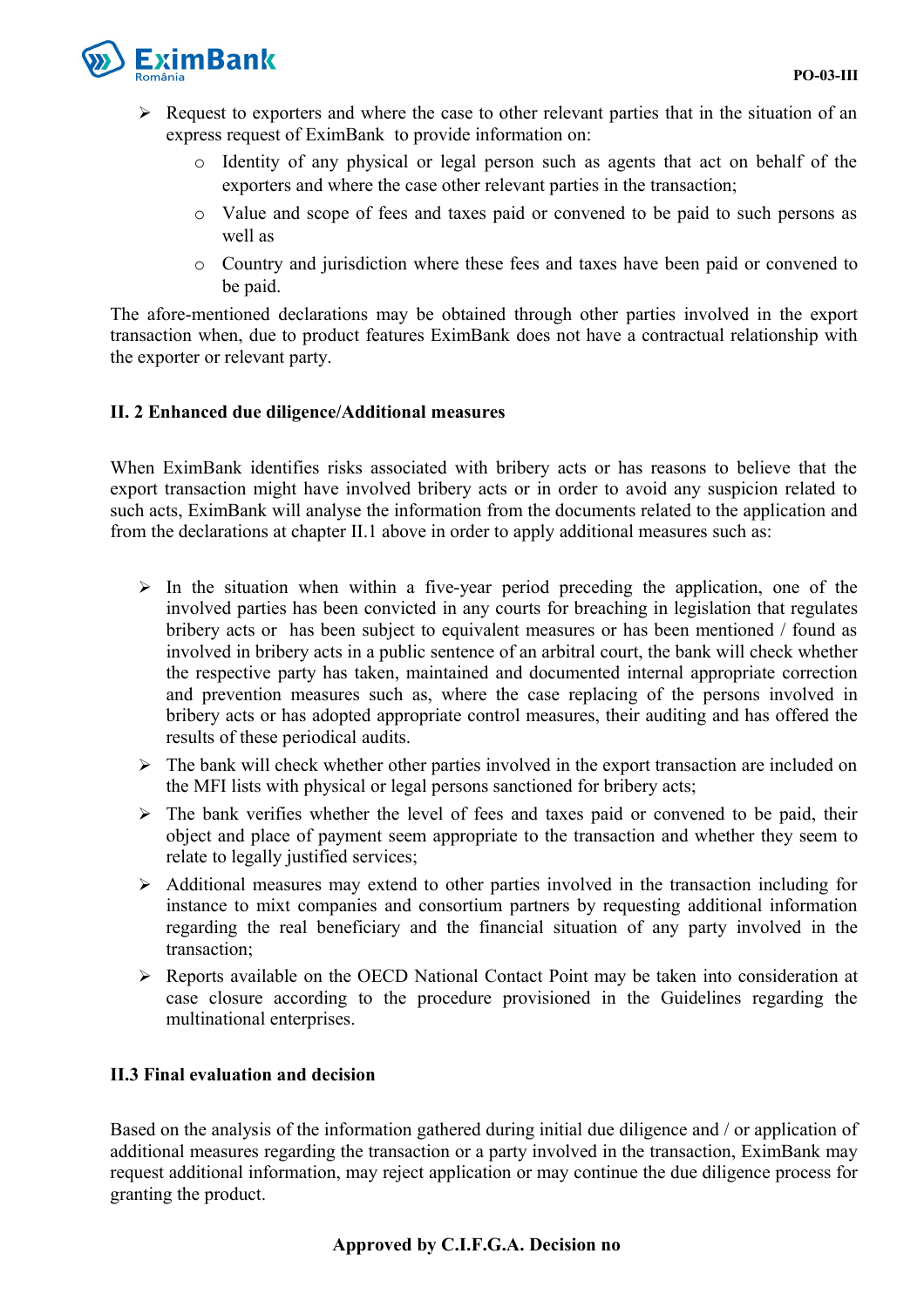

The prosecution entities able to investigate the bribery acts according to the criminal laws and criminal procedures will be expeditiously notified by EximBank in the situation when before granting official support for export credits, allegations/ credible evidence are known that awarding or execution of the export contract involved bribery acts.

EximBank will deny granting the product when the initial due diligence and / or additional measures lead to the conclusion that the transaction involved bribery acts and/or the aforementioned declarations are not provided.

When deciding to grant the product, EximBank may establish precedent or subsequent conditions such as but not limited to:

- $\triangleright$  Duties to inform EximBank regarding any significant changes of the provided declarations;
- $\triangleright$  Duties for the exporter and where the case other relevant parties and any physical or legal person acting on its behalf in the transaction such as agents, have observed and will observe the laws and relevant regulations forbidding bribery acts in the country or jurisdiction where they conduct their business.
- $\triangleright$  The right to audit or verify the control systems of a party involved, of transaction for which the official support is granted, including all relevant parties.

#### **II.4 Measures applicable after granting the product**

After granting the official support for export credits, according to the information available, EximBank may take the following measures:

- $\triangleright$  In the situation when it possess information/credible evidence that conclusion or execution of the export contract involved bribery acts, EximBank will promptly inform the competent authorities with responsibilities in investigating, prosecuting and legal instrumentation of bribery acts;
- $\triangleright$  In the situation when one of the parties involved in respect with a certain transaction is sentenced for breaching the legislation against bribery acts as part of an arbitral agreement publicly available, EximBank will identify and apply appropriate measures, as per the Romanian applicable legislation notwithstanding the rights of every party that is not responsible for bribery such as: additional measures, deny payment of indemnification/guarantee, reimbursement of disposed amounts;
- $\triangleright$  In the situation when EximBank has reasons to believe that the transaction involved bribery acts (e.g. press information from credible sources, information provided by parties involved in the transaction) it will apply additional measures (e.g. press reports from well-known sources, information provided by the parties involved in transaction, whistle-blower information).

#### *III. Reports and monitoring. Transparency*

EximBank will provide the Working Party on Export Credit of OECD (ECG) information related to the transactions where conclusion or execution of an export contract involved bribery acts and that led to sentence for breaching the laws against bribery acts or to equivalent measures against one of